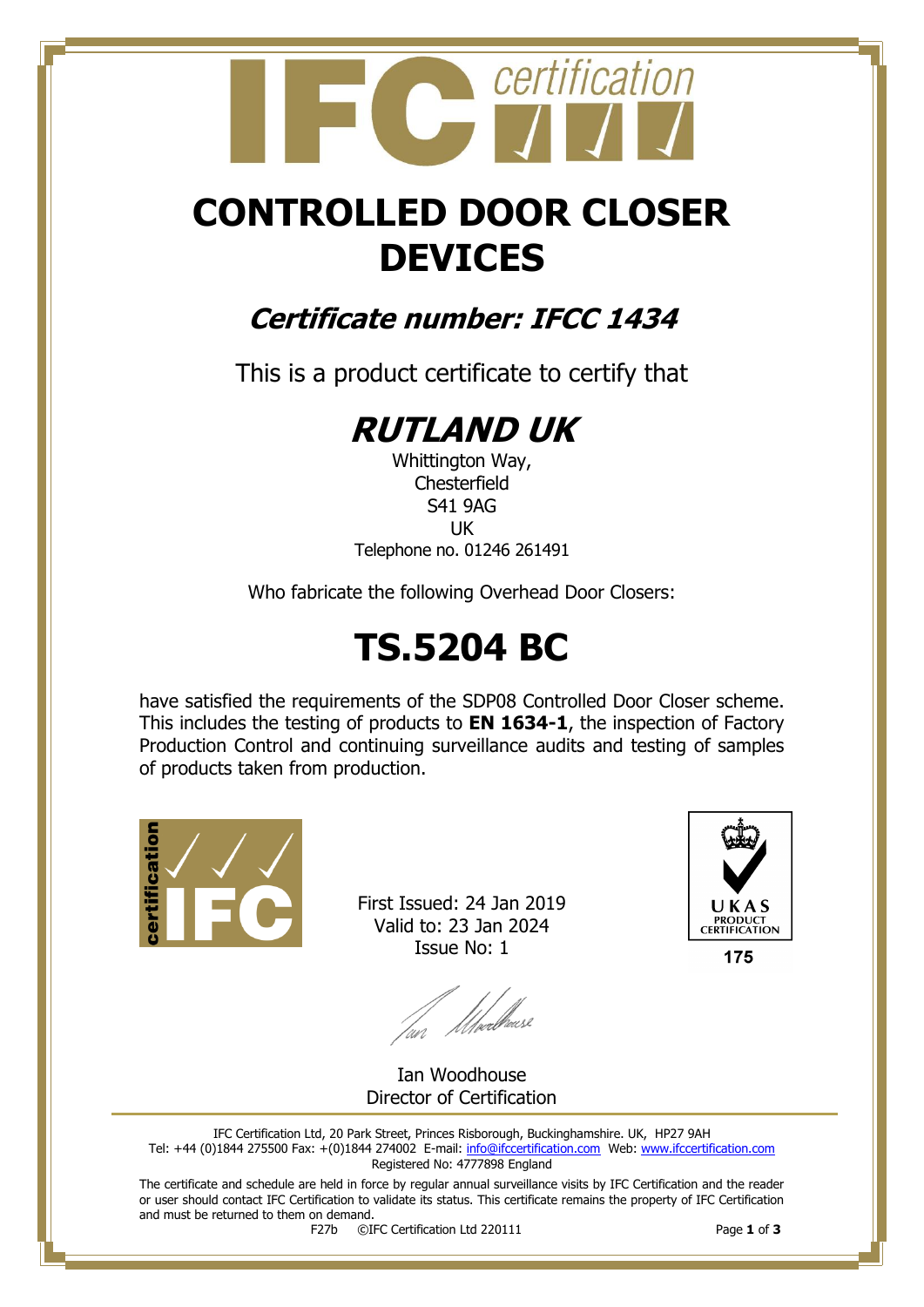certification

#### **Rutland TS.5204 BC Overhead Door Closer**

Acceptable doorset types and fire resistance periods are identified in the table below: -

| <b>Approved Door Types</b> |            |           |    |                           |            |            |  |  |
|----------------------------|------------|-----------|----|---------------------------|------------|------------|--|--|
| <b>FR</b>                  | <b>IMM</b> | <b>MM</b> | TΤ | <b>ITT</b>                | <b>ITM</b> | <b>ITC</b> |  |  |
| <b>FD20</b>                |            | Y         | X  | $\mathbf v$               | Y          |            |  |  |
| <b>FD30</b>                |            | v         |    | $\checkmark$              | v          |            |  |  |
| <b>FD60</b>                |            | v         |    | $\mathbf{v}$              | v          |            |  |  |
| <b>FD90</b>                | Y          | Y         | Y  | Y                         | Y          |            |  |  |
| <b>FD120</b>               | v          | v         | v  | v                         | v          |            |  |  |
| <b>FD240</b>               |            | Y         | Y  | Y                         | v          |            |  |  |
| <b>E20</b>                 | Y          | X         | Y  | $\mathbf v$               | Y          |            |  |  |
| <b>EI20</b>                | Y          | v         |    | $\mathbf{v}$              | v          |            |  |  |
| <b>E30</b>                 |            | v         |    | $\mathbf v$               | v          |            |  |  |
| <b>EI30</b>                |            | v         |    | $\mathbf v$               | v          |            |  |  |
| <b>E60</b>                 | Y          | Y         | Y  | $\mathbf v$               | Y          |            |  |  |
| <b>EI60</b>                | Y          | v         | Y  | $\mathbf v$               | v          |            |  |  |
| <b>E90</b>                 |            | v         | V  | v                         | v          |            |  |  |
| <b>EI90</b>                |            | v         | Y  | v                         | v          |            |  |  |
| E120                       |            | v         |    | v                         | v          |            |  |  |
| <b>EI120</b>               |            | v         |    | v                         | v          |            |  |  |
| E240                       |            |           |    |                           |            |            |  |  |
| <b>EI240</b>               | X          | v         | Y  | $\boldsymbol{\mathsf{X}}$ | Y          | χ          |  |  |

#### Key

-

**Type TT** - 20 minute doorsets that consist of non-metallic leaves in timber frames that do not contain intumescent materials in the frame to leaf gap.

**Type ITT** - 20 minute to 120 minute doorsets containing intumescent seals and consisting of non-metallic faced and edged leaves hung in timber frames

**Type ITM** - 20 minute to 120 minute doorsets containing intumescent seals and consisting of non-metallic faced and edged leaves hung in metal frames.

**Type ITC** - 20 minute to 120 minute doorsets containing intumescent seals and consisting of non-metallic faced and edged leaves hung in proprietary composite frames, of which the principal material is other than timber or metal but which may include any other materials.

**Type MM** - 20 minute to 240 minute doorsets that consist of metallic leaves in metallic frames that do not contain intumescent materials in the frame to leaf gap.

**Type IMM** - 20 minute to 240 minute doorsets that consist of metallic leaves in metallic frames that contain intumescent materials in the frame to leaf gap.

The certificate and schedule are held in force by regular annual surveillance visits by IFC Certification and the reader or user should contact IFC Certification to validate its status. This certificate remains the property of IFC Certification and must be returned to them on demand.<br> $F27b$   $\odot$ I

F27b ©IFC Certification Ltd 220111 Page **2** of **3**